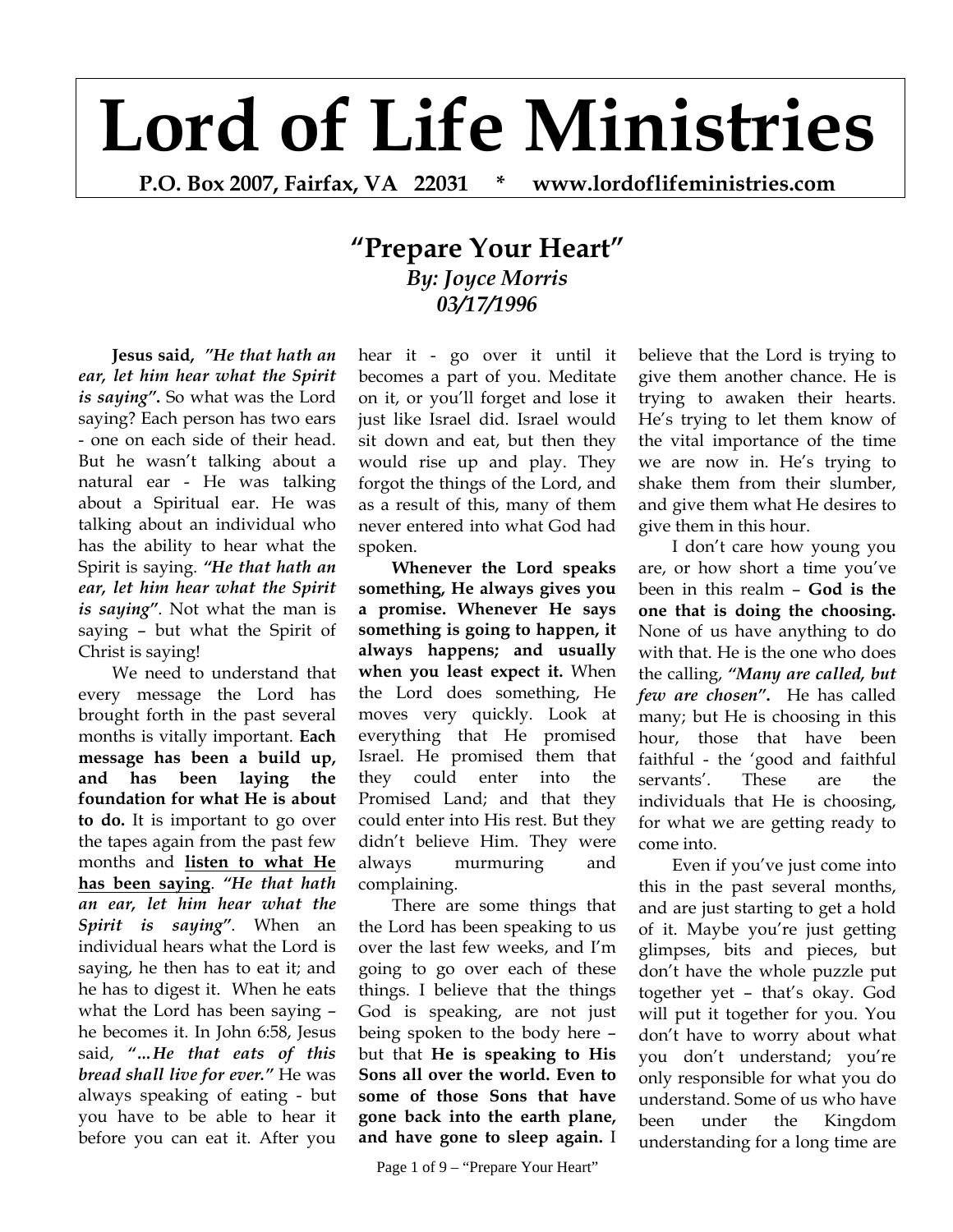starting to see the whole picture now. To those of you that are newer to this and are just getting glimpses now: as you seek the Lord you will begin to see the whole picture - and it will come quickly.

God is moving faster now than we've ever seen before. He's moving so quickly (even in the natural), that people who are asleep and don't understand what's going on, are saying that, "the days and months are passing by so fast - the next thing you know it's Christmas again." They can't get over how fast ever thing is moving - but God is the one moving - and He is speeding everything up.

 About two weeks ago at the end of a meeting, we heard the Lord say very clearly, **"THE STAGE IS SET"!** I said, "Father, what do you mean, the stage is set?" God said, **"I have a stage. And my stage is set. And I'm getting ready to put my performers on that stage." He said, "Just like my Son - I appointed my first Son. And I appointed my Son to come forth in a particular day, in a particular time." And He said that, "When that time came, I announced before man that, "This is my beloved Son, in whom I am well pleased". I am about to announce again - that many corporate Son. I am about to announce again, not just my first Son - but that my first Son is the Captain over these Sons. I am about to announce again to mankind, that these are my beloved Sons, in whom I am well pleased. Those who have been faithful unto the counsel of the Lord, and are walking in the obedience of Christ."** 

Again, the stage is being set! When Jesus came forth at that time, no one had ever seen a ministry like that. Man had never beheld such power, or miracles. It confounded religion, it confounded man; it confounded the governments, and it confounded everything that stood around Him. They couldn't figure it out, they said, 'What thing is this? We haven't seen anything like this before'. Why? Because God had set the stage. Jesus had to go through a time of preparation. And when it was appointed by the Lord, God gave Him the Spirit without measure! And **God is getting ready to give His Sons the Spirit without measure - to fulfill His purpose. This time is upon us. The stage is set!**

The Lord began to show me, that even in the natural - a man writes his script; you have a program and a play to put on; each individual has their part, and nobody can perform another's part.

Well God has written His script! Let me tell you - anything in the script that God has written, He is going to carry it out! He told them, even in the Old Testament, that there was going to be a Holy One born out of Jerusalem, and that He was the Messiah. God wrote that script, and what He wrote came to pass. And when He came, they didn't know who He was. They didn't know what thing is this? What was happening on the scene at that time? They didn't understand! Yet it had been written in the script.

It has been written in the script about the Son of Man coming. **There is a Son of Man** 

**coming again, and that Son of Man is a corporate man. It is a many membered body. It is a man that has been conformed into the image of Christ. This Son of Man, is the Overcomers on that side, and the Overcomers on this side. They will be gathered from the four corners of the earth, and they will come as the Son of Man – for mankind!** 

So we see, the stage is set. I heard the Lord say, **"THE CURTAINS ARE GETTING READY TO BE DRAWN."** I said, "God, what do you mean the curtains are going to be pulled back?" He said, "Just like Jesus, He was hidden for thirty years. Until thirty years when He came to full maturity as the first Son." (He will always be first!) But when he came to maturity and the stage was set - guess what God did? God opened the curtains! He let His power, and His splendor, and His glory, manifest in one man. I want to tell you, when you begin to see this in a corporate man (a many membered corporate man), it won't be confined to just one individual. That's why Jesus said, "I'm limited. I've got to go back to my Father. I've got to go to the cross. I've got to make a way so that many can come into my nature and have the same power and glory that I have".

For you are joint heirs with Christ; and the same glory and power that He had - He desires to give to you and I. So He said, "I'm going to go back to my Father. I'm going to go to the cross to make this happen". He knew that the time was going to come when God is going to raise up many Sons; and that He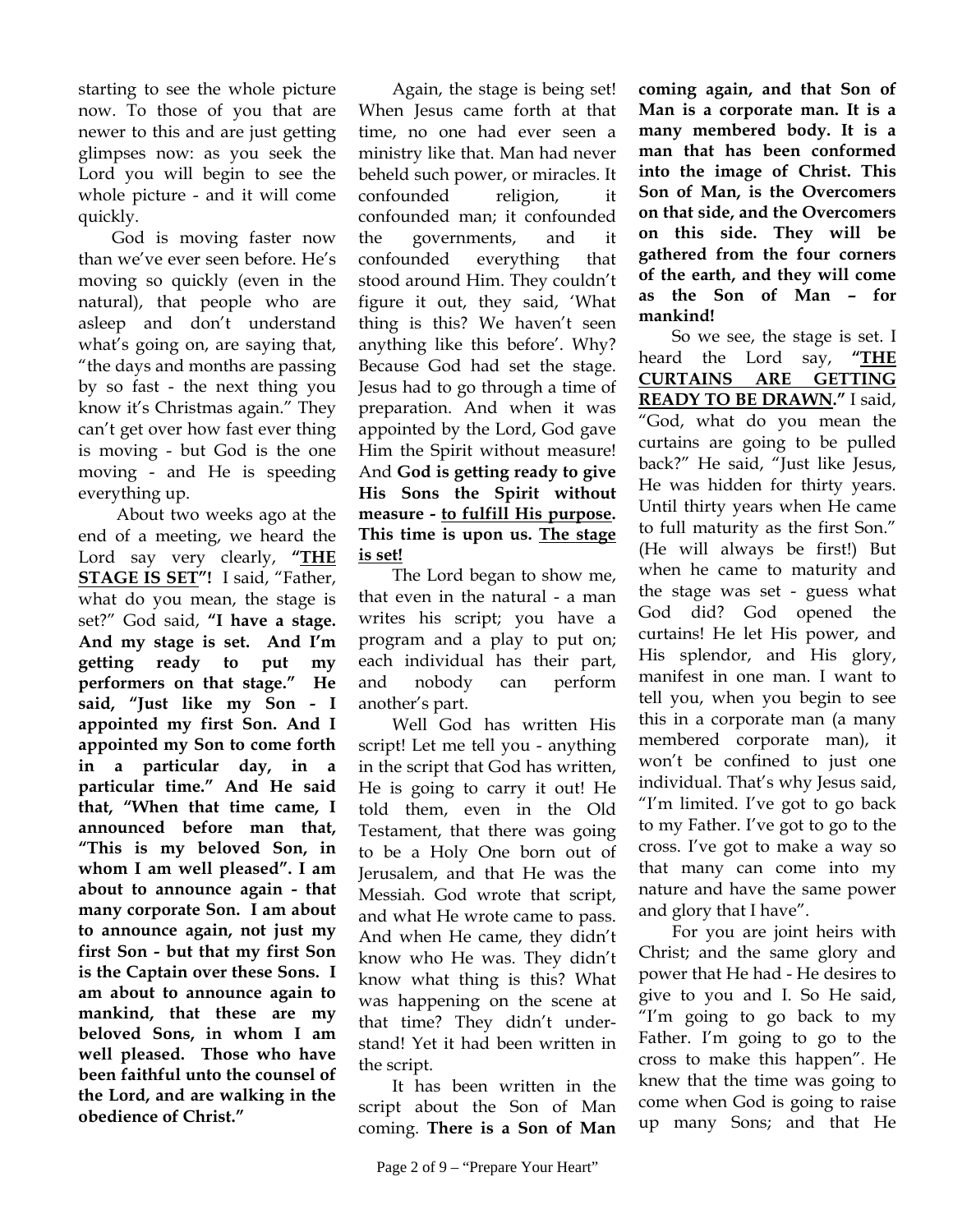would be the Captain over all these Sons. He would come again as the Son of Man - as a corporate man, for the whole world to see.

The whole world shall see the manifestation of the glory of the Lord. The manifestation of Christ is already happening in the invisible realm. But the open, public manifestation to the world, has not been seen yet in the visible. You see - the Christ has been hidden in you; and you have been hidden in Christ; in the same way that Jesus was hidden in the Father, and is one with Father. The Father had a particular time for His glory and miracles to be seen. We've seen miracles, we've seen signs and wonders to a degree, yes. God has moved in different individuals, and He has revealed Himself to mankind through different ministries; but that has only been a foreshadow of what is about to take place. Some have run here; some have run afar; some have run to this miracle meeting and to that - seeing and thinking that this is it. But this is not the 'grand finale' – the 'grand finale' is getting ready to take place.

 When He opens the curtains - everyone that has been faithful; everyone that knows and has done their part; everyone that has been like that horse that never breaks rank - that knows what his part is and stays and operates in that part. When it's time for the 'grand finale', God is going to have each individual on that stage. The stage is the world. And God will reveal Himself to mankind again just like He did in Jesus - because it will be the last plea for the race of man.

For He is coming as Lord, and the Son of Man. That corporate man is coming in an open manifestation. And the Lord began to speak to me concerning Romans chapter 8, where it says that the whole creation is groaning for the manifestation of the Sons of God. The Father began to show me that there are many kinds of rulers in the world. There are rulers in our government; there are rulers in our schools and systems of education; there are rulers in every government around the world – but these governments have not been effective; they have not worked. And there has been a cry within people wanting righteousness; wanting something genuine, something real – nothing has worked! But let me tell you – the Kingdom of God is going to work!

I asked the Lord, what's going to happen when there is an open manifestation of the glory of the Lord. He said **the Kingdom of God will be preached to all nations for a witness.** Jesus preached the Kingdom of God for three and a half years. That's the only message He had! And once again, the Kingdom will be preached for three and a half years. Whether that's three and a half years in the natural, I don't know – I only know that Jesus was the pattern. And so, for three and a half years, the Kingdom shall be preached as a witness to all nations. It didn't say, this little country over here, and maybe not that one; or maybe this little country over there and not this one. It said, the Kingdom will be preached as a witness to all nations. Well the message that Christ preached – He was a

Page 3 of 9 – "Prepare Your Heart"

witness of that message. (*"The Word became flesh, and dwelt among us."*) And so what will happen is that the corporate Son of Man, (the Sons of God) who have been changed into the image of Christ, will be a witness of the nature of God. They will witness the nature of the Lord and of the Christ. And some will bow down to the Christ, and some will not.

Creation groans for the manifestation of the Sons of God. Even teen-agers and young people are waiting for something real and genuine. They don't like religion, they don't like to go to church (it's so religious). They see people not living up to what they are saying. Everybody is looking for something. The heart of man wants something genuine and real that they can get a hold of. There is not a human being in this world that is not looking for love. They are looking for love, mercy and compassion. The church (not all, but many) have judged and condemned man through the ages. But this message will be completely different from what the church has been teaching. It will be a true witness!

The Lord began to tell me, that not only creation groans for the manifestation of the Sons of God; God's Sons are groaning too. What are you groaning for? The 'first fruit company' is groaning for the redemption of their body!

The Lord spoke something to me this week, and it will take a little time to go into it. But I heard this, **"BEHOLD, I COME SUDDENLY TO MY TEMPLE!"** I heard it as clear as someone right in front of me. I know it was the voice of the Lord. He said,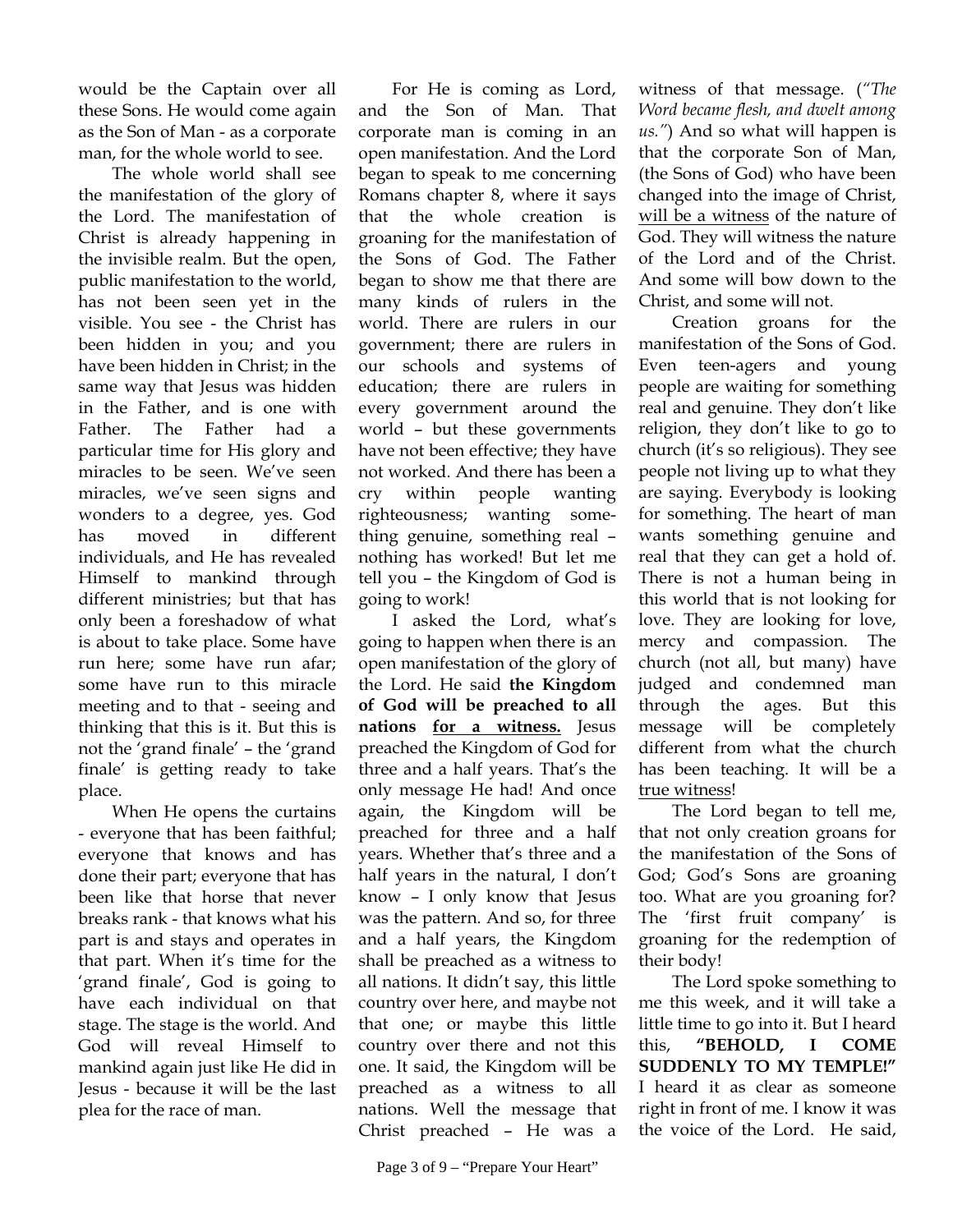**"Behold, I come suddenly to my temple. And my whole glory will fill every area in the temple - in the house of the Lord. And I will come suddenly."** Then the second thing He said to me was, **"You tell my people to PREPARE THEIR HEARTS!"** I said, "Lord what do you mean, "Prepare Our Hearts." Through the week, the Lord has been giving me the gist of what He meant by "preparing our hearts".

Paul, bless his heart gave an example this week, and the Lord said, "That's one part." So I'm going to share it with you. He said, "You know Joyce, if we're running a race to receive a prize; have you ever seen athletes run a race in the natural? When they see that last lap coming, and they've been running one lap after another; they have labored; they have trained; they've given up everything in the world for one purpose only – and that's to receive the prize! Because, they want to get a hold of that prize, they make the decision to put their whole being into what they are doing. They train, and they train; and they get out there and run that race, because they know only one can receive that prize." I asked "God, what do you mean, only one person can receive that prize?" He said, "Did I not say, "one man". That one man, is that corporate man. It is that corporate man that has been faithful. He is the only one who can receive the prize." I said, "God, what is the prize?" He said, "It's the crown that will be placed upon your head."

What I'm trying to tell you, is that you are on your last lap! It's like Paul wrote in 2Timothy 4:7-8, *"I have fought the good fight, I* 

*have finished my course, I have kept the faith: Henceforth there is laid up for me a crown of righteousness…"* He was saying, "I've finished the race and I want to receive my prize. I want to receive my reward." The reward is the complete mind of Christ!

In the natural, if you've ever seen athletes run a race, when they come to that last lap, they put every part of their being, and every bit of energy they have left in that last lap. They don't let any thing distract them. They look as though they're running with blinders on. They don't look to the left, or the right, or what is behind them. They don't look at the crowd. They're not paying attention to the people looking at them. They don't care what other people think. All they've got on their mind is to win! They put their whole being in that last lap. Will you do that for the prize - Christ? Will you purpose in your heart to put your whole being in this last lap - in Christ? But it's not the last lap – it's just the beginning. **It's the beginning to greater things in Christ! It is the beginning of the glory of the Lord being fully manifested in your life. Prepare your hearts!**

Revelations chapter 19, is very interesting, because it goes along with what the Lord has been saying about the Son of Man. Revelations 19, is talking about Christ Himself on a white horse. He is called Faithful and True; and it speaks of those that have been faithful and followed Him - coming in a power that the world has never seen. Coming in power to rule the nations with the authority and fierceness of the Lord. But before you see that, the saints are preparing for a wedding. They are preparing for the marriage supper.

I don't have time to go into it all, but Gail brought something to my attention. In Luke chapter 22, it talks about when Jesus sat down to eat the Passover (last supper) with His disciples. In verse 14 it says, *"And when the hour was come, he sat down, and the twelve apostles with him."* 'Twelve' means, divine government. He only sat down with the twelve apostles. He didn't sit down with anyone else. *"And He said unto them, with desire I have desired to eat this Passover with you before I suffer: For I say unto you, I will not any more eat thereof* (I will not eat of the Passover again)*,* **until it be fulfilled in the kingdom of God."** When the Passover is fulfilled in you (well the kingdom of God is within you). Until this angel passes over you, and causes that Adam man to totally die (anything that is unlike the Christ) - that is when He is going to come and eat again. I knew that this was the marriage supper. (*"Blessed are they which are called unto the marriage supper of the Lamb."*) He said, *"…until it be fulfilled in the kingdom of God. And He took the cup, and gave thanks, and said, Take this and divide it among yourselves: For I say unto you, I will not drink of the fruit of the vine, until the kingdom of God shall come."* He's not going to eat or drink of it until the kingdom of God shall come. **Until it is fulfilled in every area of your life.**

In Revelations chapter 19 in verse 7, it says, *"Let us be glad and rejoice, and give honor to him: for the marriage of the Lamb is come* (present tense)*, and his wife hath made herself ready."*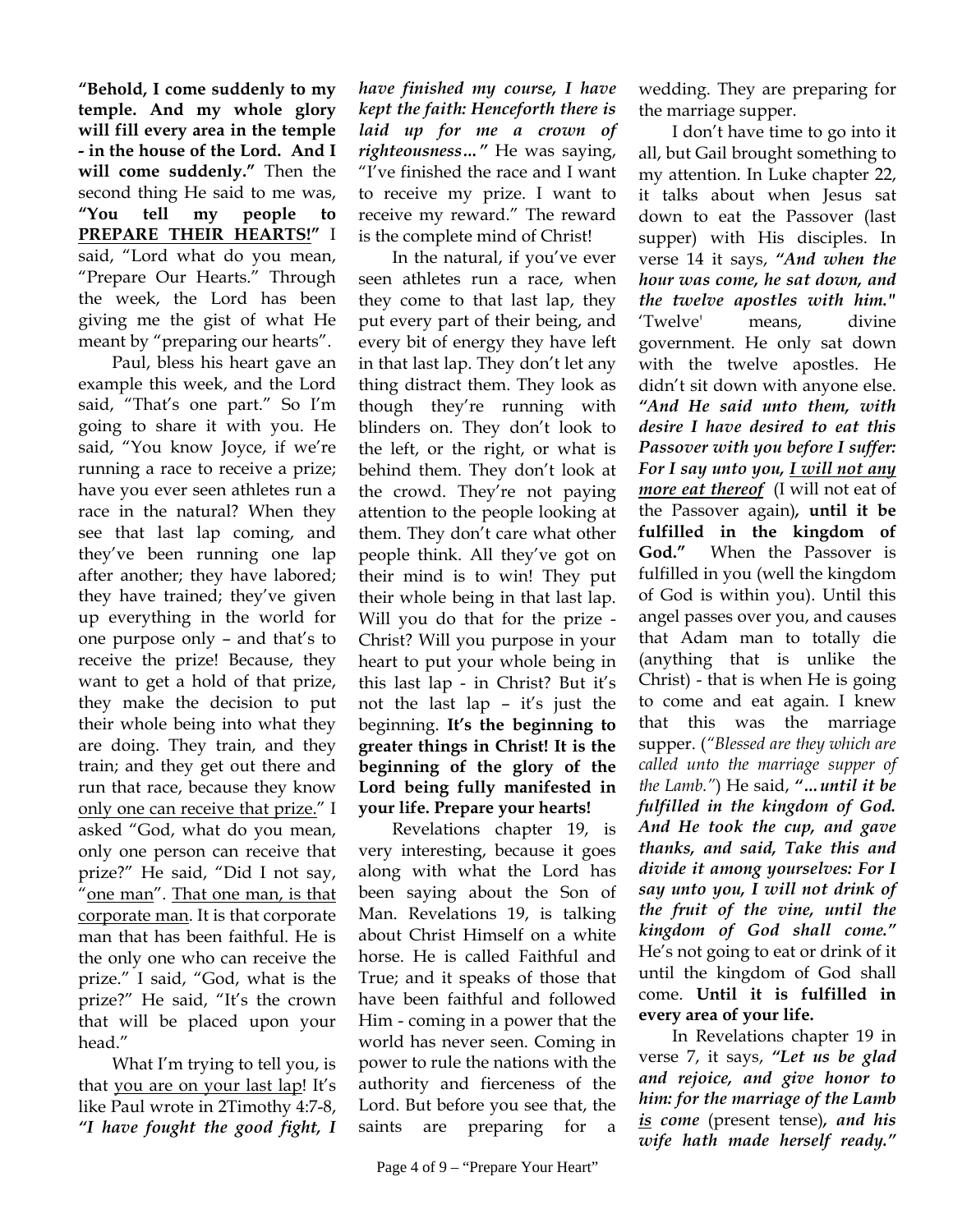That's part of the water baptism, because you are going to receive His righteousness – His garments. *"And to her was granted that she should be arrayed in fine linen, clean and white: for the fine linen is the righteousness of the saints. And he saith unto me, Write, Blessed are they which are called unto the marriage supper of the Lamb. And he saith unto me, These are the true sayings of God."* And then John fell at his feet to worship him. This man that appeared to John was an overcomer, and He said to him, *"See thou do it not: I am thy fellowservant, and of thy brethren that have the testimony of Jesus: worship God: for the testimony of Jesus is the spirit of prophesy."* Then it goes right into the coming of Christ - that Son of Man coming again. It all ties in together and I just wanted you to see that. *"Blessed is he that is called unto the marriage supper of the Lamb."* This is an individual that has allowed God to deal with their life, and have been faithful and true. Every one of these individuals that are on the white horses, are those that have been faithful and true; and follow the Lamb wherever He goes. They are following Jesus – they are following the Christ!

It just doesn't make sense what some of God's people are trying to do. Now it's risky business to follow God, but I like what Luther shared. It's a risk to give your whole life to God. But it's a bigger risk when you don't. Because in Matthew 16:25, Jesus said, *"Whosoever will save his life shall lose it: and whosoever will lose his life for my sake shall find it."* So all those people that are trying to save these areas in

their life and not letting God deal with them; they are going to lose out. And we can see that those that do lose out, are the children of the kingdom. Those that would never come into full maturity. They will not be able to sit down with Abraham, Isaac, and Jacob. And there will be weeping and gnashing of teeth. They will definitely be very sorrowful. That's in Matthew 8:11-12, *"And I say unto you, That many shall come from the east and west, and shall sit down with Abraham, and Isaac, and Jacob, in the kingdom of heaven. But the children of the kingdom shall be cast out into outer darkness: there shall be weeping and gnashing of teeth."*

I see within my own spirit, that when God opens the curtains and causes this whole thing to take place - those that missed it will weep, because they will see the glory of the Lord upon those that obeyed. They will behold what they missed. That is the weeping and gnashing of teeth. I'm not talking about salvation here - I'm talking about the full manifestation of the glory of the Lord. I'm talking about the Father manifesting His life through a people - in all of His power, in all of His glory, and in all of His splendor.

Another thing that the Lord spoke about preparing the heart was, remember when Jesus was getting ready to enter into another realm - into a greater glory. What were His disciples doing? Sleeping! He went into the Garden of Gethsemane to pray, and three times He came back to check on His disciples, and every time they were asleep. He couldn't get even one of them to

stay awake. This is not the hour to be asleep! It is not the day to be asleep. Even when He went to the cross they all left Him. They all walked away from Him. But I really don't see this happening again. Yes, some will fall asleep, and some will walk away; but it is in the heart of God for every one of His Sons to make it. It's up to you to believe what He is saying is true. It's up to you to believe that this is not just Sister Joyce talking here; but that it is the Christ speaking me. If you don't believe me – seek the Lord! I know exactly what He is going to tell you, if you have ears to hear what the Spirit is saying in this hour.

The second thing that the Lord spoke about, was confirmed by Gail. God has been speaking the same things to her, and she has not been in these meetings. She called me, and I told her that the Lord had told me to tell all the people here - to prepare their hearts. She said that the Lord had spoken to her and said, "Gail, what was the last thing I did on the cross?" She said, "The last thing that you did before you gave up your Spirit was to say, "Father forgive them; for they know not what they do." And the Lord said, "To prepare your heart, means that you have to have total forgiveness in your heart. You can have nothing against anyone. This is the last stage of preparation. You must stand in forgiveness at all times. You must not hold one thought of anger in your mind towards anyone. You must be even as Stephen. If you are being stoned by people in hatred and that hate the Christ – you cannot have any malice in your heart towards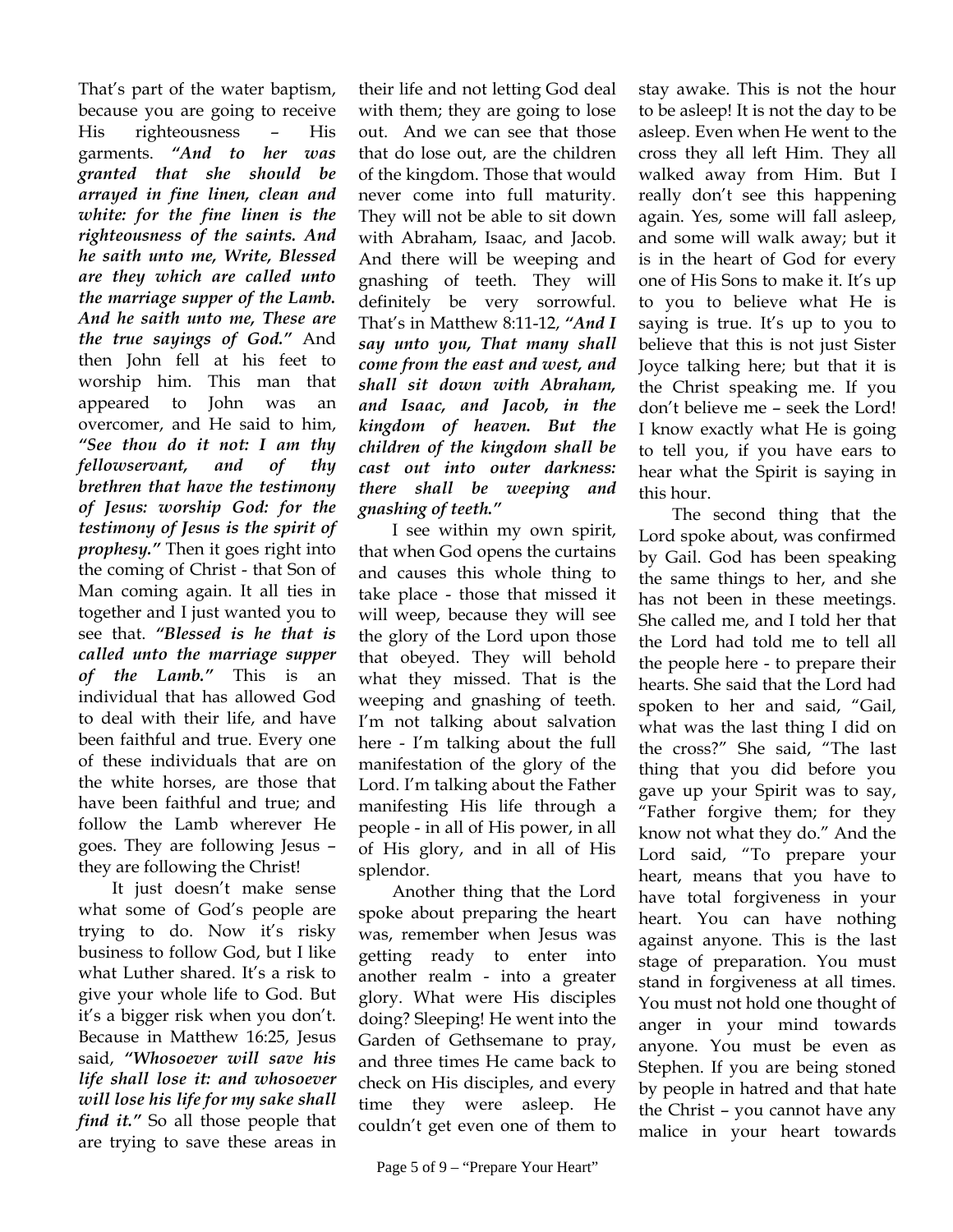them. Neither against your enemies, or your friends. There can be no jealousy; there can be no strife; there can be no unforgiveness."

I want to tell you, when the Lord spoke that, the Spirit of God came all over us and we both wept. I knew it was the Lord. That was His last step! *"Father forgive them; for they know not what they do."* Stephen overcame death. He faced death while they stoned him. He faced it, and he forgave them. He said, *"Lord lay not this sin to their charge."* This is the only place in the scriptures, where you see Jesus off the throne and standing on behalf of Stephen.

Prepare your hearts for the coming of the Lord, for He shall come suddenly in your temple. This is a day of preparing your hearts - allowing Him to get every thing in order.

You can't do it alone. You can't do it by yourself. You can't do it in your own strength, you need His help – and He knows that. When we don't forgive, do you know who it hurts? It hurts you! I don't care how old you are - if you've got a calling on your life people are not going to understand you, because you are different. Forgive them – they're just ignorant. You can forgive them with the Lord's help. God has enabled you to love your enemies. When you call on Him for help, you will have a love and compassion for your enemies that you didn't know was there. It's His love. He blesses the evil and He blesses the good; that's our heavenly Father – that's His nature!

Another thing happened this week. The Lord spoke to me

Wednesday night, and He said go to James. I went to James, and it stood out like a neon sign. I said God, I know that this is what You want me to read. James 5:7 says, *"Be patient therefore, brethren, unto the coming of the Lord. Behold, the farmer waiteth for the precious fruit…"* Behold the Father waits for His precious fruit.

This is the reason why Jesus cannot partake of the marriage supper yet. He is waiting to eat from the fruits of the Christ that have manifested and come to full maturity in His Sons. A farmer in the natural, has to wait patiently for the seed he planted to grow. God is a farmer, and let me tell you, He has waited a long time over what He has planted. Many times, God has been grieved over what He has planted, because He's seen the fowls of the air come and rob the precious seed that He planted in the earth. He's watched and it has not come forth and produced any fruit. This has grieved Him many times. That is the reason why you call Him longsuffering and patient. He's a farmer and He has been farming you. He's been tending and taking care of you; and when He sees the fowls of the air, He comes forth and chases them away; because He wants the fruit to come forth in you and I. He's been watching over your land. He's been watching over your earth. And he has been setting up a true shepherd who watches over you. I can only give the Christ the credit. He has caused me to labor for years to try and get people to grow up. You have no idea how hard it is to wait for people to grow up. There are some areas in

all us that haven't grown up yet – but God is going to get you there – and we'll be patient with you until He does. Patient! *"Behold, the farmer waiteth for the precious fruit of the earth, and hath long patience for it, until he receive the early and latter rain. Be ye also patient; establish your hearts:"* **ESTABLISH YOUR HEARTS!** Today, purpose in your hearts that you will establish your hearts. *"For the coming of the Lord draweth near."* This stood out like a neon sign.

What did Jesus say, in Matthew chapter 24:36, *"But of that day and hour knoweth no man, no, not the angels of heaven, but my Father only."* And verse 44, *"Therefore be ye also ready: for such an hour as ye think not the Son of man cometh."* No man knows what hour the Son of man is coming. Even Jesus didn't know it. God hadn't even told the angels. But the Father knows what hour the Son of man is coming. Jesus said that it would be just like the days of Noah – nobody believed. They didn't believe Noah, and they're not going to believe now. But God spoke to Noah and said that He was going to come and destroy the corruption that was in the earth. The corruption that has corrupted man - is the carnal mind! What did Noah do? He believed God. He didn't ponder on it and say to himself, "Well maybe that was God, and maybe it wasn't. I'll wait until next month, and maybe I'll move on it then. I've got things to do. I have to take care of my family God. I have to take care of them; I've got to preach to them and teach them. I have to get them ready."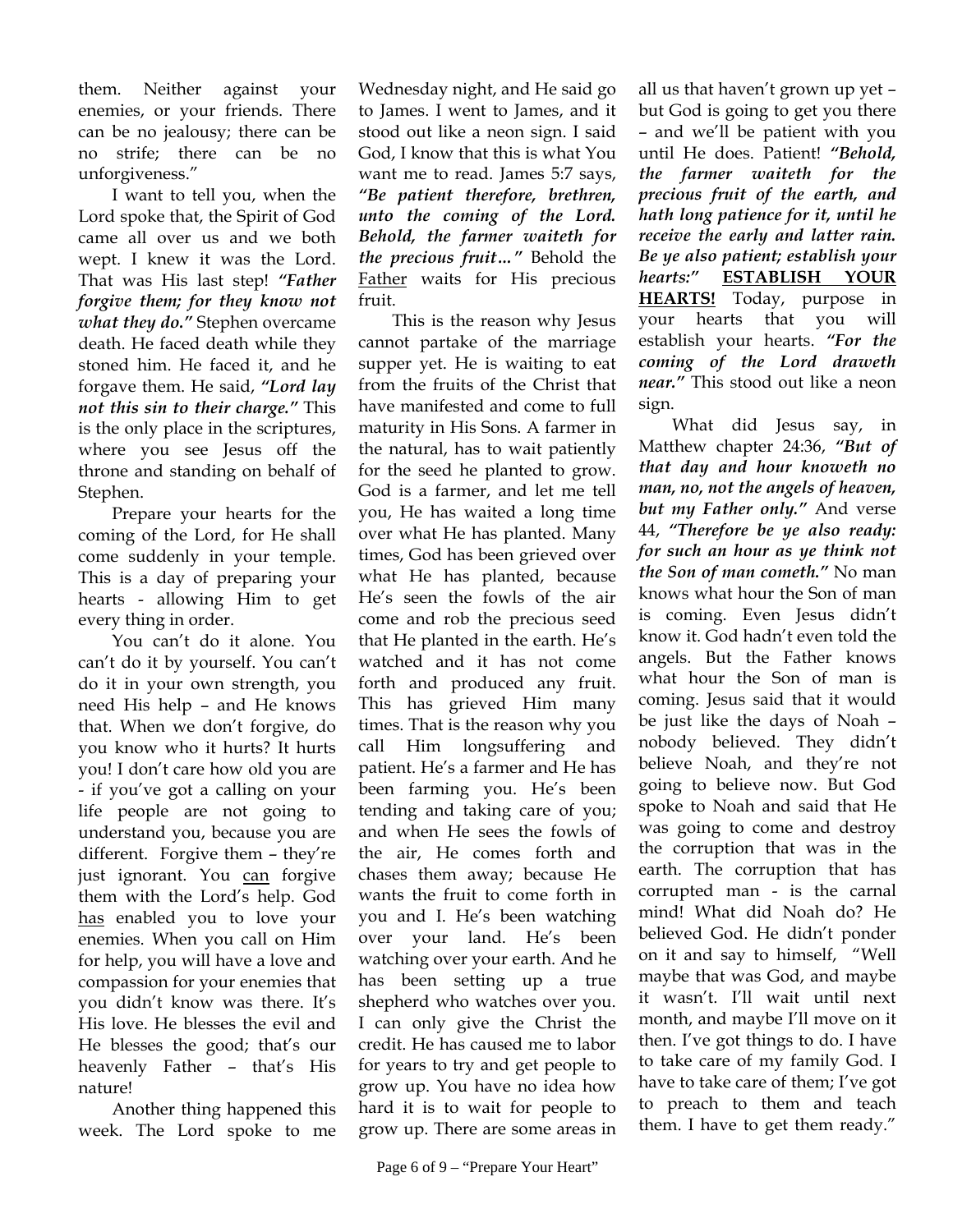No, God didn't say that. **He said, "prepare the ark"! Well who is the ark? You are! This is the ark that is being prepared.** 

So how did Noah move? It said he believed God. He literally believed God and took Him at His word. Can you imagine living in the earth at that time, and it had never rained. There had never been a drop of rain come from heaven. Man had never even seen rain, because there was so much moisture in the earth, there wasn't any need for rain. The people said, "He's talking about rain. Well what's rain? I haven't seen any rain before." But God said that it was coming! He said that it was going to rain for forty days and forty nights - and it rained for forty days and forty nights. God didn't change the order of the scene half way through, because He felt sorry for man. He didn't waver from the script. If you read the scriptures, He didn't change a thing. He did exactly what He said He would do.

Those that believe in the 'rapture' teaching, believe that one is going to be taken and one is going to be left. They believe that they are the ones that are going to be taken - that it is the righteous that will be removed. But in Matthew it says, *"that as the days of Noah were…"* In the days of Noah it was the wicked that were removed. Also in Psalms 37:9 it says, *"For the evil doers shall be cut off: but those that wait upon the Lord, they shall inherit the earth."* Those that believe in the rapture teaching have it totally backwards. The Lord spoke to me and he said, "Joyce, do you know what the truth is? Truth is when you understand

that what man is saying – I am saying the opposite of that."

What does God tell you to do? In Matthew 24:38 (much of which I have already gone over), it says, *"For as in the days that were before the flood they were eating and drinking, marrying and giving in marriage…"* In other words, everybody was busy doing their own thing. They were taking care of everyday business; but they weren't spiritually alert and watching. They played!

It says, *"… until the day that Noah entered into the ark…"* Noah entered into the ark at the appointed time of God - and the door was shut! We're entering into the ark. You are entering into the Kingdom of God – you are going within. God has brought you into the secret place of the most high God, and when He shuts the door, no one else can come into that realm. It is a realm! God is catching us away in the air – we are meeting the Lord in the air. We are being caught up in the Spirit – caught up in the heavens. The rapture people are still on the earth plane. They're earthly minded, carnally minded, worldly minded with worldly worries, planning worldly things - without the direction of the Holy Spirit. They are not being directed by the Christ - they are not following the Lamb.

How did Noah move? He moved in two things. He moved with faith and fear! In Hebrews 11:6, *"But without faith it is impossible to please Him:"* Verse 7, *"By faith Noah, being warned of God of things not seen as yet* (he hadn't seen it yet)*,"* He *"moved"* - he took action! **Take action! Prepare your heart!** How did he move? He *"moved with* 

Page 7 of 9 – "Prepare Your Heart"

*fear…"* He respected what God had said to him. He believed what God had said, and moved (took action – he obeyed the voice of the Lord). He knew that what God was telling him was not a game – it was the real thing; it was genuine. So Noah moved with faith and fear.

Prepare your hearts saints. The key words are faith, fear, forgiveness, and patience. Faith is obedience. Fear is respect for the Father and believing what He has said; then moving in action. We are talking about, preparing our hearts – take action on it! Take action on this word that you have heard today. *"He that hath an ear, let him hear what the Spirit is saying."* Do not let this word fall to the ground.

Noah, *"prepared an ark to the saving of his house; by which he condemned the world…"* As a result of his obedience, he pronounced tribulation on the world. This is what will happen again. *"And he became heir of righteousness which is by faith."*

Now back in Matthew 24:39, it goes on to say, *"And* (they) *knew not until the flood came, and took them all away".* Now the Lord asked me these questions, "Who did I take? Who was removed?" When I went back and read Noah's story, it was the wicked that were removed – they were taken. God said that He would remove the wicked from the earth. *"So shall the coming of the Son of Man be."* It will be exactly the same as it was in the time of Noah.

And so it is today – iniquity has abound; the carnal mind has increased all over the world. Sin has increased – murdering, and drugs, and strife have increased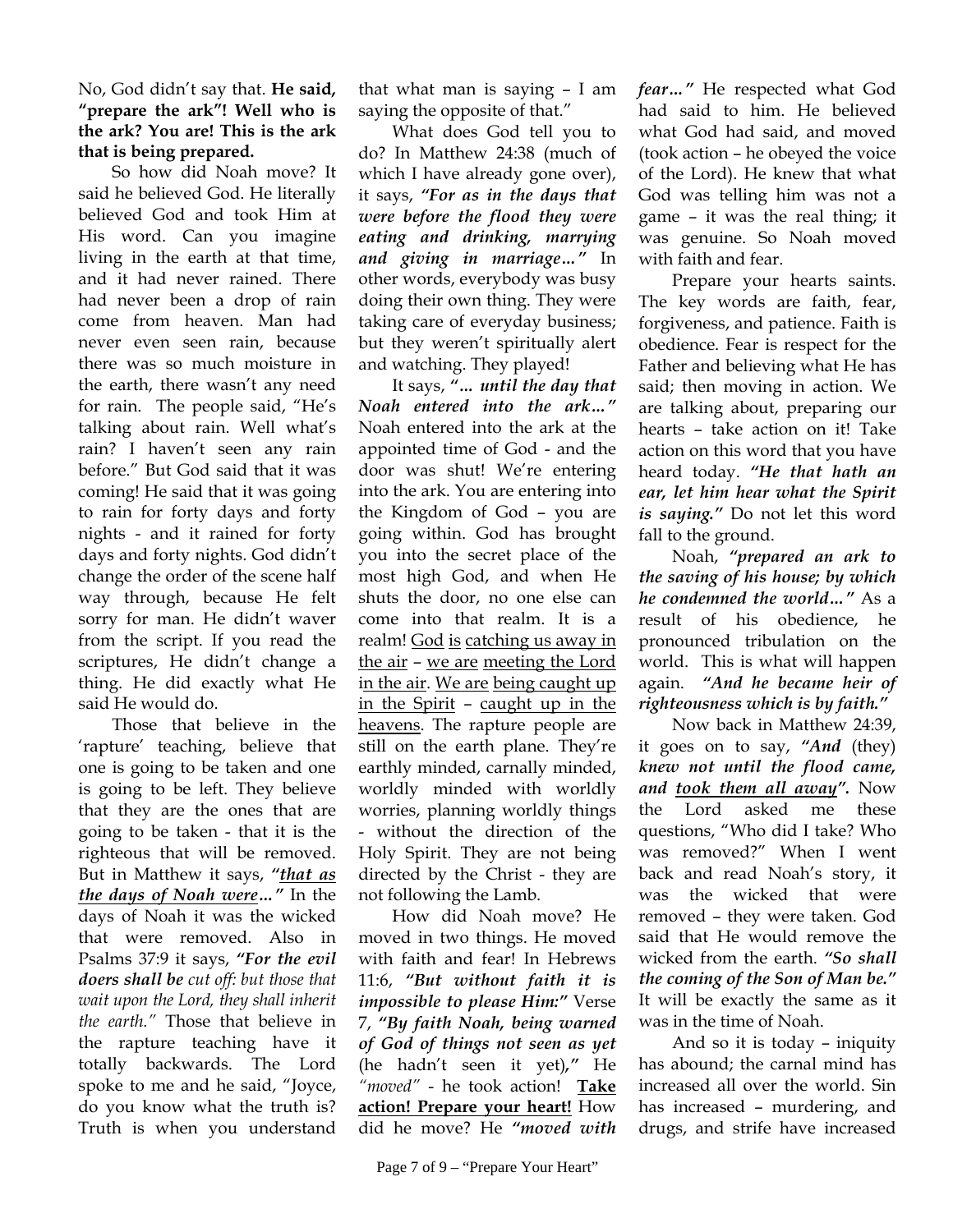all over the world. Men's hearts have waxed cold over greed, money, power – all these things are present. Jesus said, *"Then two shall be in the field; the one shall be taken, and the other left. Two women shall be grinding at the mill; one shall be taken, and the other left."* However, what I really want to bring out is verse 42. (PREPARE YOUR HEART.)

What is the next thing we are to do? WATCH! In order to watch you have to get in the Spirit. You have to walk in the Spirit. You have to obey the voice of the Lord. Verse 42 says, *"Watch therefore: for ye know not what hour your Lord doth come. But know this, that if the goodman of the house had known in what watch the thief would come, he would have watched, and would not have suffered his house to be broken up."* So while you are watching, you're not going to allow the enemy to break into your house and rob you. Jesus is going to come to a lot of people as a thief; but He is also going to come to a lot of people as Lord. I see another principle here too. He also talks about watching and guarding your house; and not letting a thief break into your house.

Every one of you have to learn the tricks and the ways of the carnal mind. Jesus said, *"The thief cometh not, but for to steal, and to kill, and to destroy: I am come that they might have life, and that they might have it more abundantly."* So the trick is to recognize: that anytime you find your mind so busy thinking about something, that you can't see anything else; and you don't have any peace or rest in your mind - then you've gotten off track. You are not able to watch,

because it causes you not to be Spiritually alert. The Lord knows you have to do certain things in life, but He wants to do it through you. And the more you commune with Him, walk with Him, and go within - the more you will be able to do! You can get a lot more accomplished than if you try to do it in your own strength. He says, watch, *"Therefore be ye also ready: for in such an hour as ye think not the Son of man cometh."* This is speaking of when the corporate Son of man is coming. *"Who then is a faithful…" "Faithful"*! This is another key word we have covered. Prepare your hearts; faithfulness is really a large part. *"Who then is a faithful and wise servant…" "Wise"* - using the wisdom of the Lord. *"…whom his Lord hath made ruler over his household, to give them meat in due season?"* You can meditate on this one.

There are a couple more things I want to bring out that the Lord gave us in the Spirit, Thursday. The Lord was showing us the corporate man that He is working on. The Lord also spoke and said that the stubborn ones and the unfaithful ones will miss it. Everything will happen in an instant. But those that were "faithful" - we saw that one new man, as totally gold from the top of His head to the bottom of His feet - meaning that He had come into the complete nature of Christ. We saw this man placed in the heavens and He was turning towards the four corners of the earth. He would turn in each direction as God told Him to turn. He was not one man, but He was a corporate man. We saw the glory and splendor of Christ

coming out of Him. There was a light coming out of Him that was so bright, that it was flowing out of Him and into the universe and creation.

I know that this is exactly what He is getting ready to do. The Lord has been telling us that it is very close. The time and hour I don't know. It will happen when He has appointed it to happen. When it takes place we will not be able to say, that we didn't know. We cannot say, God you didn't tell us. He keeps speaking, and revealing these things to us, because He doesn't want you to be lacking in this knowledge and understanding.

I received a phone call this morning from Retha, and she told me that it was okay to share it with the body. While we were in the Spirit this morning the energy of the Christ was going forth, and the Lord spoke that He was preparing your hearts to receive and hear this word today. Retha was on the phone with Sherry, and while they were talking they picked up from the Lord that Debby and I were in Spirit. So when Retha got off the phone, she thought, well I want to get in the Spirit with them. So she got in the Spirit with us (she lives in West Virginia). Then God started speaking to her, and this is what the Lord showed her.

"All of the sudden she saw this man; and she saw Sherry and herself there. But the Lord said, that what He gave her was for the whole body here." This is why she immediately called me, and why I want to share it with you. "When she was in the Spirit, she saw this man and He was a servant. The Lord said that He was that man. The Lord then